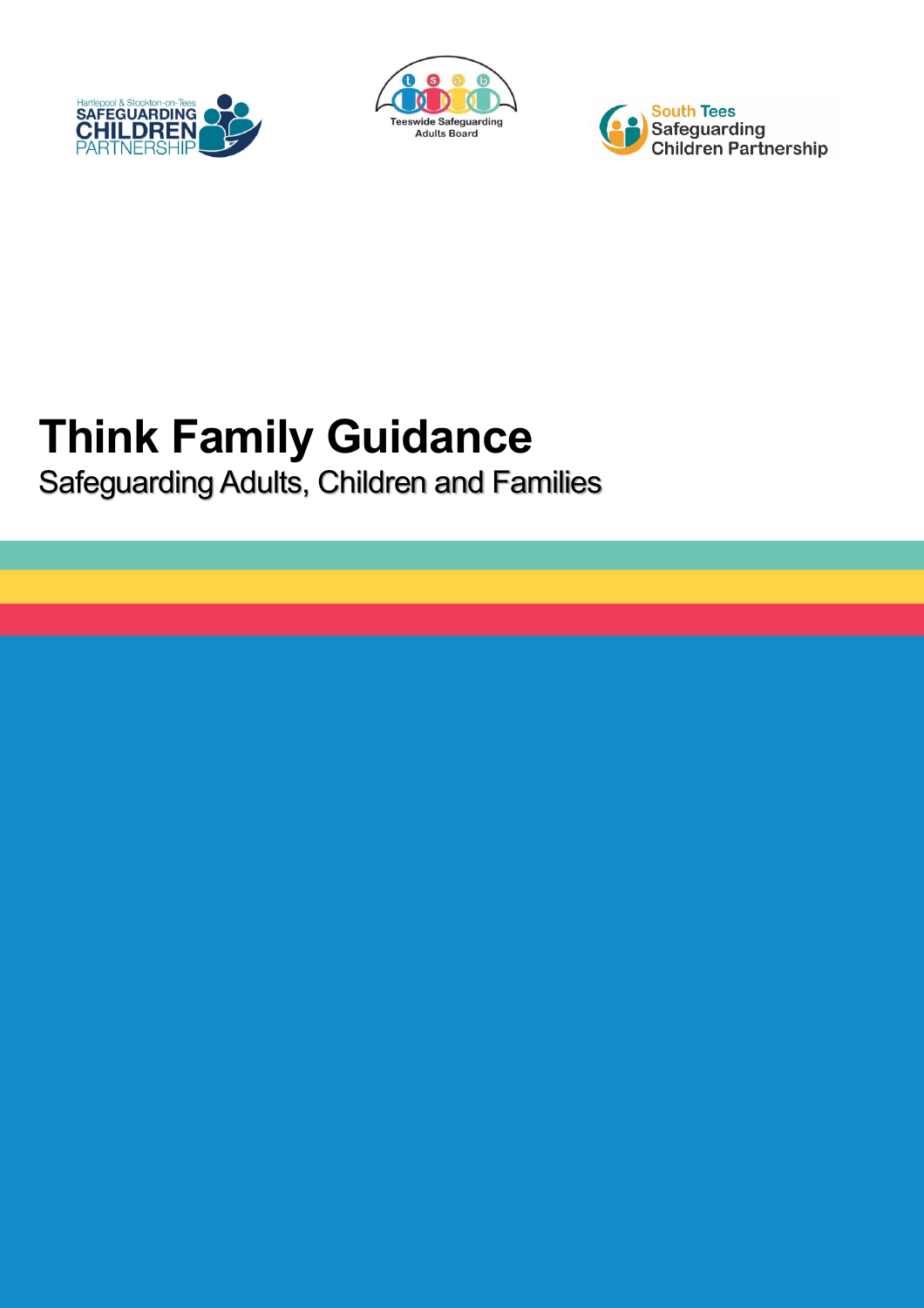## **Contents**

#### **[Teeswide Safeguarding Adults Board and Tees Safeguarding Children Partnerships Practice](#page-2-0)  [Guidance.......................................................................................................................................... 3](#page-2-0)** [Introduction........................................................................................................................................................ 3](#page-2-1) Purpose [............................................................................................................................................................. 3](#page-2-2) [Definitions.......................................................................................................................................................... 3](#page-2-3) Background [....................................................................................................................................................... 3](#page-2-4) Early Help [.......................................................................................................................................................... 4](#page-3-0) Professional Challenge [..................................................................................................................................... 4](#page-3-1) [Escalating Concerns – Significant Harm........................................................................................................... 5](#page-4-0)

| Template | <b>Date</b>   | <b>Change Record</b>                                                                             | <b>Links to Other</b>                                                                        | <b>Review</b> |
|----------|---------------|--------------------------------------------------------------------------------------------------|----------------------------------------------------------------------------------------------|---------------|
|          |               |                                                                                                  |                                                                                              |               |
| 2.1      | February 2021 | Reference to Safeguarding Adults,<br>Children and Family Checklist added<br>to page 2            | All TSAB policies and<br>procedures<br>Tees safequarding children<br>policies and procedures | December 2021 |
| 2.2      | April 2022    | Title amended. Guidance and<br>checklist reviewed to ensure still<br>relevant - no other changes | All TSAB policies and<br>procedures<br>Tees safequarding children<br>policies and procedures | April 2024    |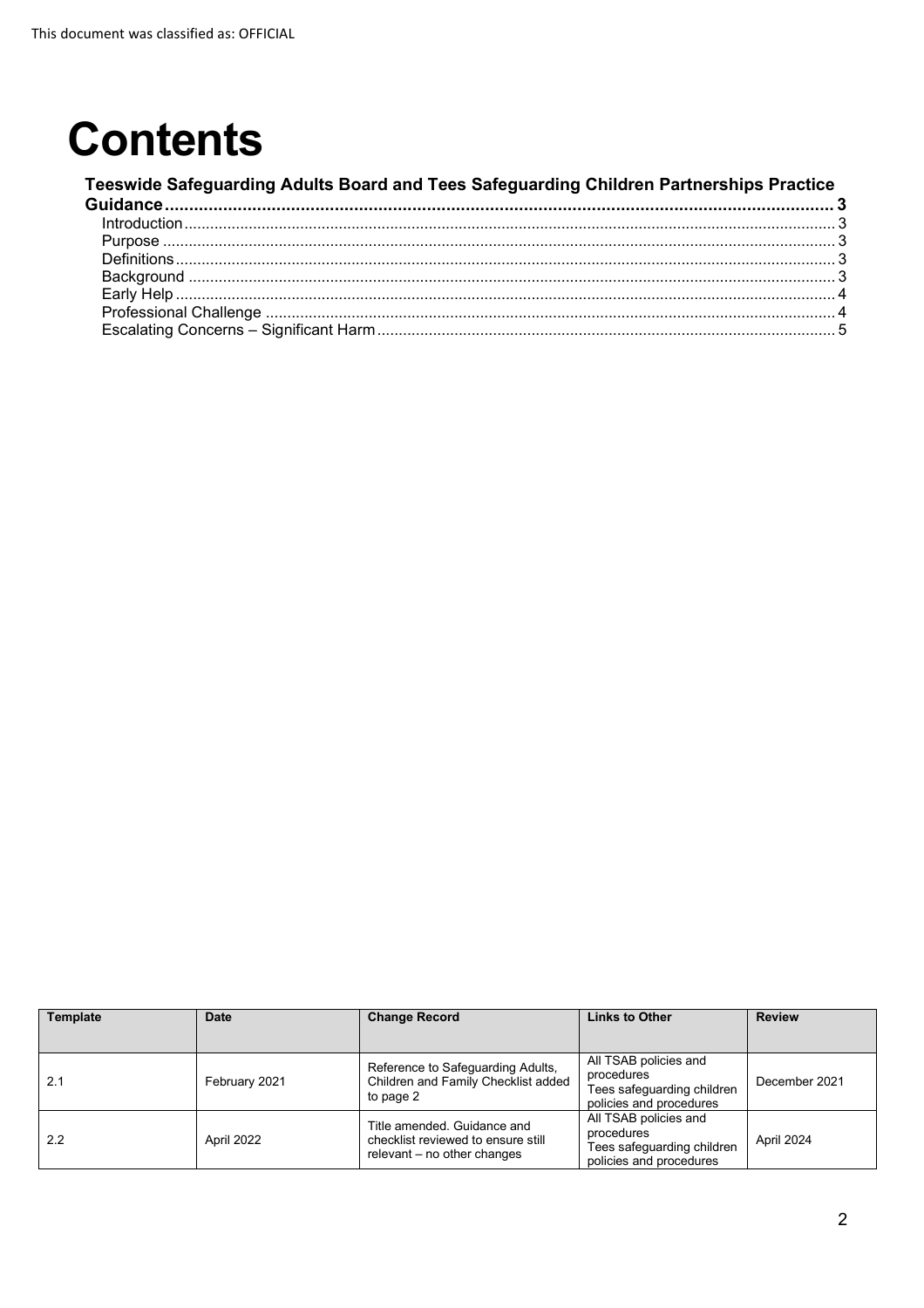## <span id="page-2-0"></span>**Teeswide Safeguarding Adults Board and Tees Safeguarding Children Partnerships Practice Guidance**

## <span id="page-2-1"></span>**Introduction**

Safeguarding and promoting the welfare of vulnerable members of the community, whatever their age, is a shared responsibility. Commitment by agencies to a 'Think Family' approach is essential in providing support early to help families care for their loved ones and reduce the chances of harm to children or adults at risk of abuse or neglect. In addition, this approach is necessary to promote timely and robust intervention when risks increase and statutory intervention is needed.

## <span id="page-2-2"></span>**Purpose**

The principles and practice of early intervention and statutory intervention when risks increase are well established within both adults and children's services. This document will not therefore repeat procedures and guidance from the Children Partnerships, the Safeguarding Adults Board or the Local Authorities. However, principles and practice are less well established between adults and children's services. The purpose of this document is to promote consideration of the needs of all family members by all practitioners. In short, it aims to prompt practitioners to think outside their immediate area of work group; to work across the ages and across services. This requires practitioners to:

- View any contact as an opportunity to provide joined up services
- Look at the whole family
- Build on family strengths
- Provide support tailored to need.

This document is endorsed by the Teeswide Safeguarding Adults Board and the two Tees Safeguarding Children Partnerships as best practice.

## <span id="page-2-3"></span>**Definitions**

A child is defined as anyone who has not yet reached their 18th birthday.

Safeguarding duties apply to any adult (over the age of 18) who:

- has needs for care and support (whether or not the Local Authority is meeting any of those needs);
- is experiencing, or at risk of, abuse or neglect; and
- as a result of those care and support needs is unable to protect themselves from either the risk of, or the experience of, abuse or neglect.

## <span id="page-2-4"></span>**Background**

It is well established that the needs of children and adults are usually best met within their own families. However, there are a number of situations in which a family can have additional needs:

- Where children are being cared for by an adult with care and support needs the child's needs and those of the adult can only be understood and addressed by assessing each individual and the family as a whole
- Where an adult (without care and support needs) is a carer for both an adult with needs and for a child or children, the carers need for support and their ability to effectively and consistently meet the needs of all those they care for must be considered
- It is also important that wider families are considered such as grandparents who may not be living with a child but where there may be significant contact
- The needs of families where children are carers for an adult should also be considered, including assessing the needs of the young carer.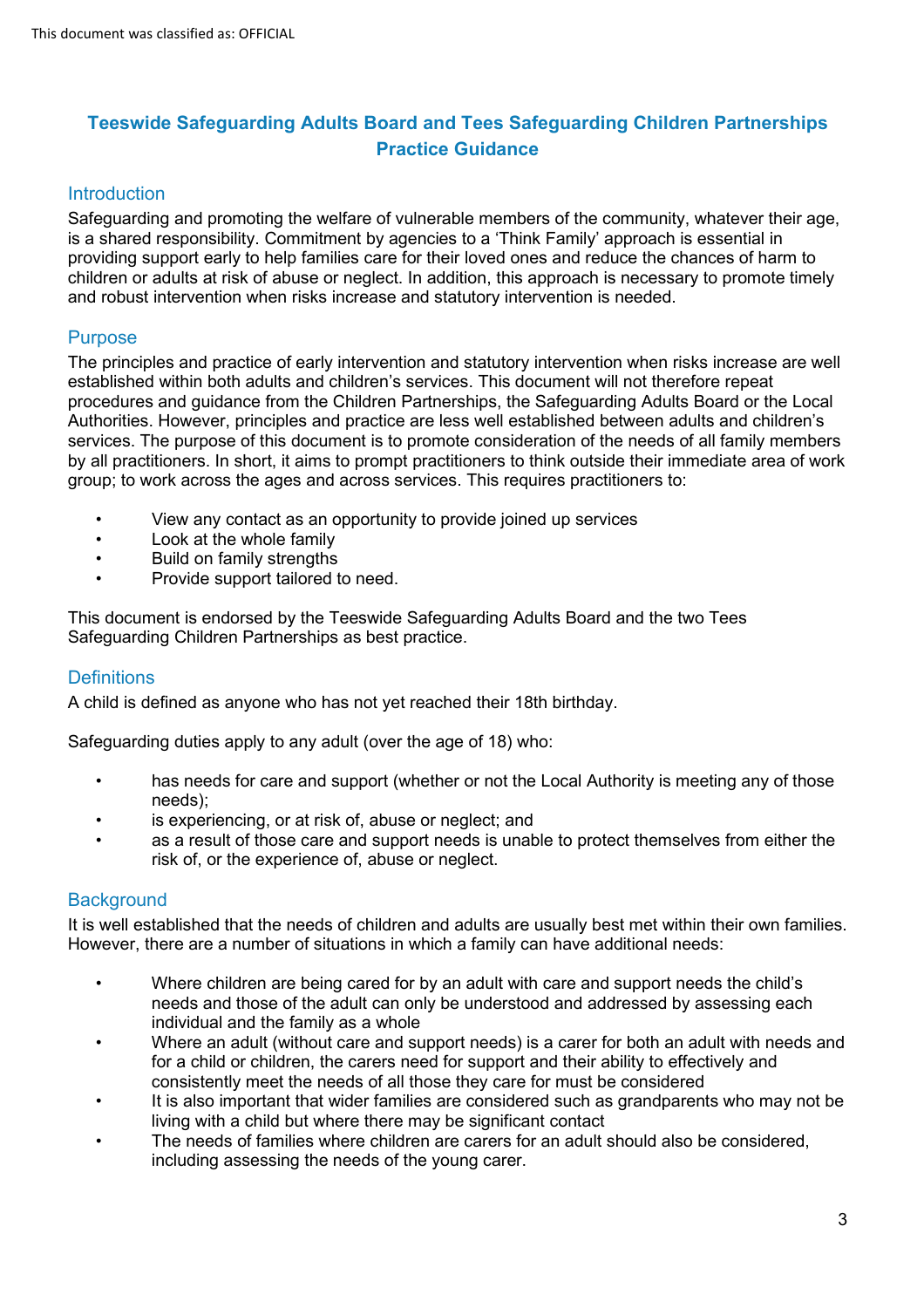Unfortunately, children can be abused or fatally harmed by adults who have care and support needs. Adults are also susceptible to abuse from children, as well as other adults. Providing support early to families may reduce the risk of serious harm, however, when serious or significant harm is suspected or known it is vital that immediate and decisive action is taken in line with [safeguarding adults](https://www.tsab.org.uk/key-information/policies-strategies/) and/or [safeguarding children](https://www.teescpp.org.uk/) procedures.

## <span id="page-3-0"></span>Early Help

## **An opportunity to provide joined up services**

Contact with any service, adult or child, should offer an open door into a broader system of joined up support. Practitioners should see any moment of engagement with a family member as an opportunity to identify need in the wider family and direct support, referring to those services that can offer help. Professional Curiosity is a key principle that must be adopted by practitioners to be open minded about the whole family and the support they may or may not be receiving; practitioners should not assume that other professionals are taking responsibility for some aspects of care and support without having a conversation to verify this. Liaising with other professionals working with the family is important and consent should be sought for this. It is only when a full picture of the family is gained that effective assessment and planning can occur. Adults and children's workers will bring their separate expertise and professional experience. Joint working can therefore significantly increase the skills and knowledge available to support a family. It is a shared responsibility of all involved to address the needs of the individual members and the family as a whole.

### **Look at the whole family**

All practitioners should consider the needs of the whole family, including young carers, taking into account family circumstances and responsibilities. Viewing existing contacts as a chance to identify risk, refer to colleagues in other services and target support helps prevent problems escalating and potentially limits harm.

A [Think Family - Safeguarding Adults Children and Families Checklist](https://www.tsab.org.uk/key-information/policies-strategies/) has been developed to support safe working and good inter-agency working where a parent/adult with care and support needs has commissioned care /direct payment employees and there are children in the household. This checklist will:

- Assist in safeguarding and promoting the welfare of vulnerable members of the community
- Consider the needs of both children and of parents
- Support best practice and early intervention
- Identify and resolve challenges and barriers and highlight the importance of working together
- Provides emotional and practical support.

### **Build on family strengths**

Strong families improve the life chances of individual family members. A strengths-based approach builds families capacity to deal with present and future problems as well as supporting them to take responsibility for their own lives and their own choices.

### **Provide support tailored to need**

Tailored, and importantly, coordinated packages of care and support are much more likely to be acceptable to families and individuals. Families know most about their own circumstances and should be helped to shape their own package of support and care. Adults and, where appropriate, children should be supported to make decisions about their own lives. Sometimes families may require challenge to raise their expectations for themselves, their families or their children.

## <span id="page-3-1"></span>Professional Challenge

The Children Partnerships and the Teeswide Safeguarding Adults Board have procedures in place to support professionals to challenge decisions made by other professionals in relation to children and